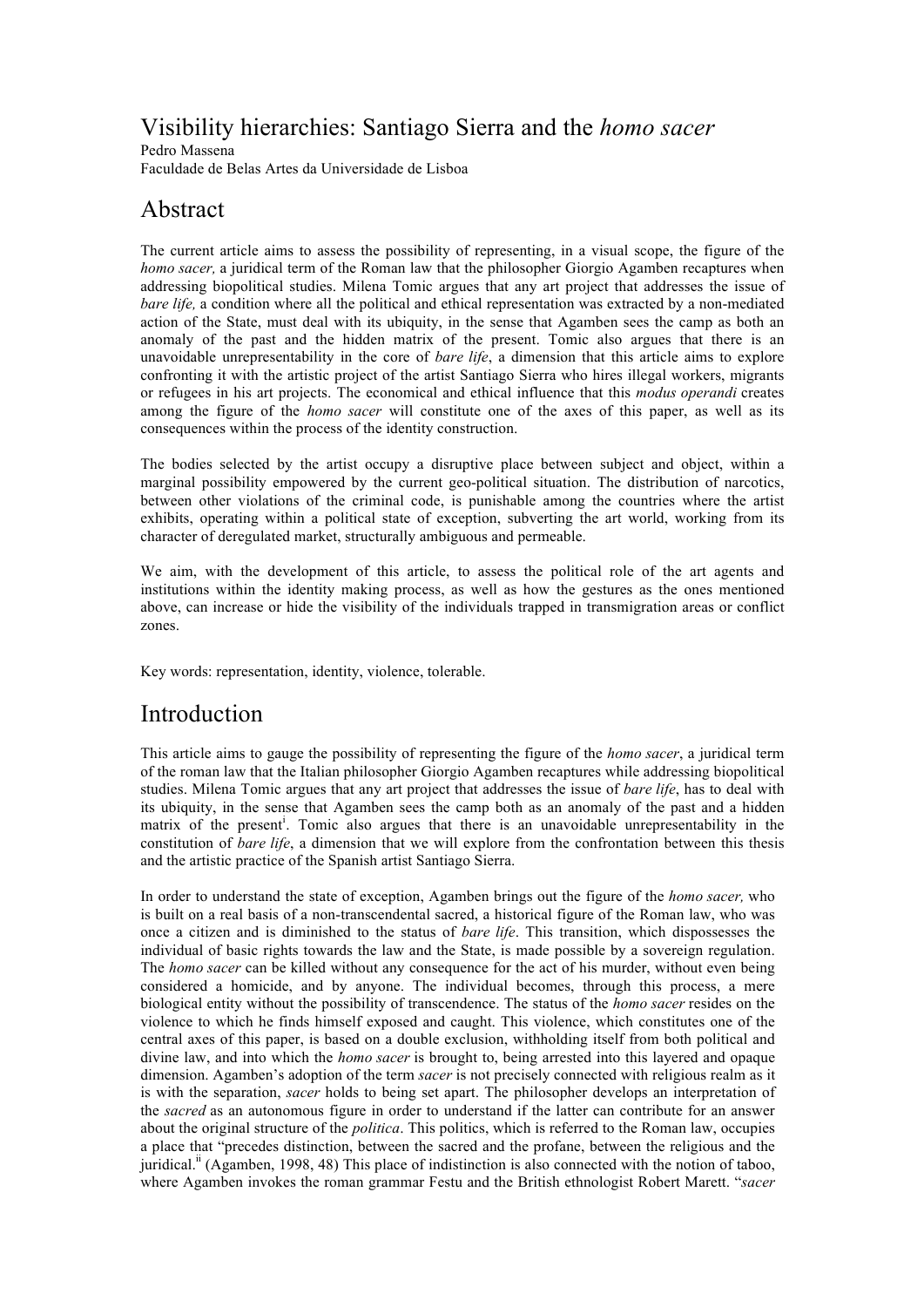*esto is in fact a curse*; and the *homo sacer* on whom this curse falls is an outcast, a banned man, tabooed, dangerous..."<sup>iii</sup> (Agamben, 1998, 51) It is amidst this place prior to distinction that one can locate the refugee camp within its dynamical mechanism, as well as the displaced individuals and transmigration groups. On the sacred life, Agamben structures the *sacratio*, unifying two subjects: the unpunishability of killing and the exclusion of sacrificed<sup>iv</sup> (Agamben, 1998, 52), which as on object of reflection for us, constitutes an important political and ethical question and thought, around the type of identity possibly built on this proposition.

Is modernity our antiquity? How do we relate this question with the representation of the *homo sacer*  and memory, oblivion, historicity or political homogenization? Are we perpetuating, by recapturing and representing the figure of *homo sacer,* the ethical ground that sustained the old exclusion system?

According to Boris Groys, technology reduces life "to a pure activity that occurs during a produced and shaped artificial time"<sup>v</sup> (Groys 2008). Groys's concerns resonate on Agambens's and Foucalts's thesis about biopolitics, where life is always trapped in a "indistinction limit between biology and politics"vi, *zoe* and *bios, soma* and *techne* (Agamben 1998). Coming from these authors thesis we can situate life in a place of spatial and time indistinction, where it can be transformed into a set of actions easily framed, timed and monetarily translated, grounded on an unsettling equation between tecnhology, biopolitcs and ethic. This place of indistinction, ambiguous and undetermined, seems to be the key of capitalism that is, according to Maurizio Lazzarato, "characterized by a dual regime of subjectivity: grounded on social subjection and mechanic slavery"<sup>vii</sup> (Lazzarato 2014). The author explains that the social submission includes us all in a certain way "on an assemblage that does not distinguish between human and non-human, subject and object, or words and things<sup>"viii</sup> (Lazzarato 2014). The mechanic dimension refers to the assignment of pre-established roles, like the worker, the museum visitor, the unemployed or the artist. This pre-determined distribution results simultaneously on an individualization and alienation, and it is among this specific process of mechanization of capitalism that we locate the art of Santiago Sierra.

#### Identity making process

The identity making process and its consequences on a political, economical and social level, will sustain the construction of a relation with the contemporary artistic practice and the level of commitment its agents establish with the condition of the *homo sacer* and the representation and visibility system. We will call the artist Santiago Sierra in order to gauge the ethical sphere of influence his practice and hiring of illegal workers or migrants, paradigmatic figures of *bare life*, represent among the identity making process. The search for identity representation and the socio-political context in which it is generated constitutes one of the premises of the Spanish artist radicated in Mexico and the biopolitical field appears as one of his issues, while searching for a conceptualization and representation of this precarious field and the conditions its agents live, namely migrants, homeless people, asylum seekers or illegal workers. For his ephemeral performances the artist hires people living on this conditions, paying an amount of money for the use of their bodies and physical effort. It is also about this economic micro system, designed by the artist that we will address our attention. By the type and amount of money, the way it is given and the subsequent ethical and social consequences. These values are often framed according to the minimum wages established where the artist exhibits, a dimension that contains a possible critique to the economical system among these places. The artist, while giving minimum wage value is assuming the role of the sovereign, being simultaneously inside and outside the legal norm. This act, theoretically objectionable, situates the elected subject, and their conditions, in a position of higher visibility, confronting the economical system with the contemporary art market. The way this conceptual discourse and gesture affects the own individuality of the hired subjects deserves our attention, creating a clear distinction between participatory art and Sierras' project. Here, we are not in the presence of an appeal of the *homo sacer* specifically for an eventual and desired reinsertion in the society but, through the possibilities of the unregulated current market, the underlining of an action area where the artist gesture appears, above all, as a continuity line between the permeable ground that capitalism originated and the ambiguity of the art market. We are not in the presence of democratic art but a cold, subversive and calculated gesture. The inequalities that Santiago Sierra explores and that sustain the biopolitical machine of the contemporary globalized world are based on a strong dismissal of democratic participation, where there the figure of the *homo sacer* is not addressed for a direct integration in society or eventually in a layer of higher visibility as a possible resolution of its urgencies.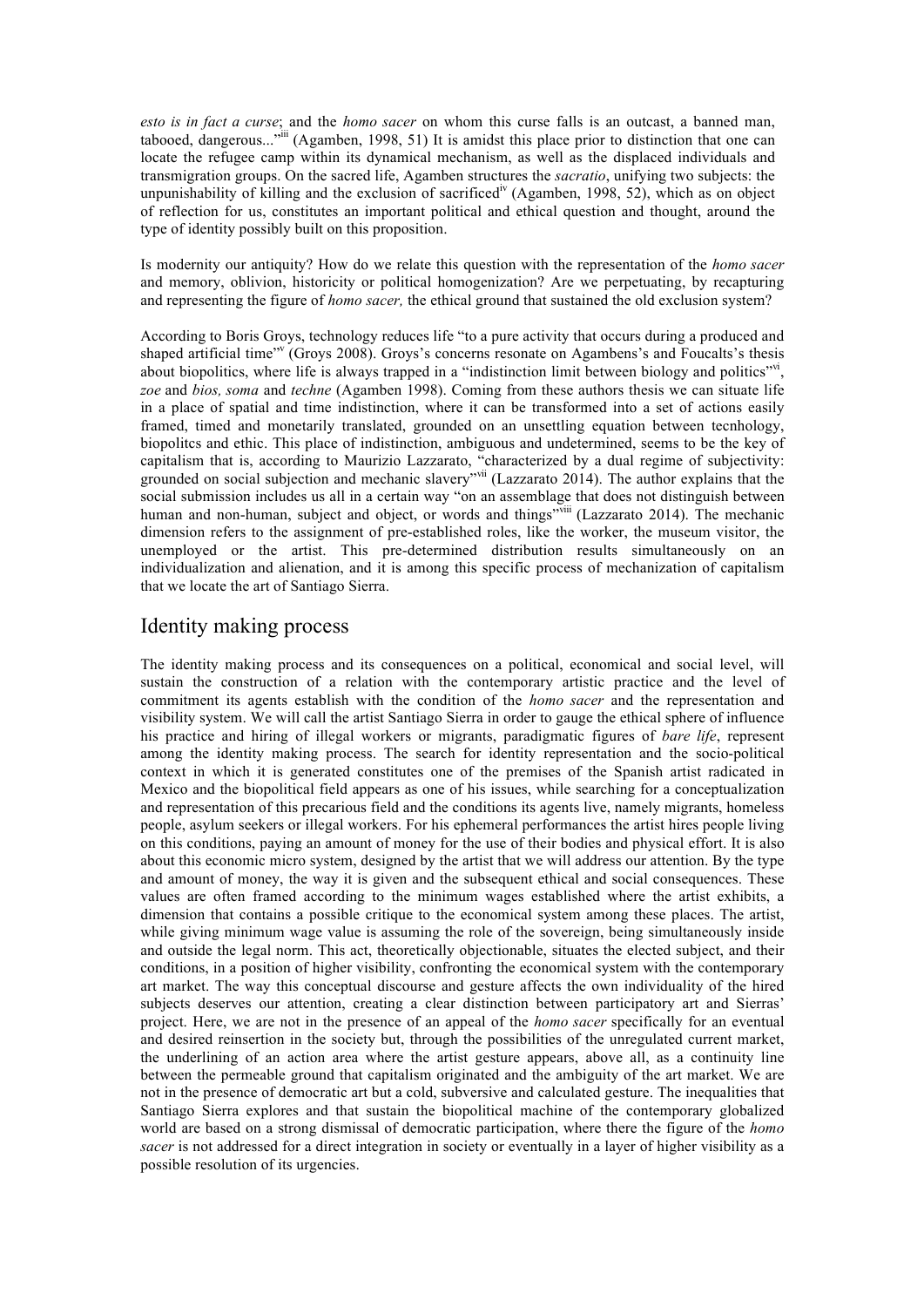### The return to the Real

The Spanish artist assumes the internal logic of modern capitalism both as the focus of his critique and gesture as, in certain moments, his own operating model. By selecting the figure of the *homo sacer* and its own physical and psychological dimension, Sierra forces a violent, and sometimes shocking return to the *real* and his ephemeral performances and installations show what is too traumatic to be verbally communicated, the unsaid. This verbal trauma is meticulously translated to a physical, visual and sign message, structured on the rough representation of what the observer does not testifies, the unspeakable and the hidden.

The *real*, according to Lacan, is the residual dimension, excluded and unrepresentable that results from our entrance on language and symbolism<sup>ix</sup>. It is also impossible for the reason that the use of language sets our irrevocable separation from the primordial space of the *real.* In the context that we have been addressing, the *real* occupies an area where everything that is too traumatic and usually unconceivable on a verbal level – the violent situation where the migrant sells his body and it is tattooed or pulverized with chemical products – is brought to the existence level through representation and imagery.

The bodies selected to these projects occupy here a torn place between subject and object, on a marginal possibility whose use is only possible, and highlighted, by the current geo-political situation. The distribution of narcotics, between other violations of the criminal code, is punishable among the countries where Sierra developed his projects. However, the artist acts on a political state of exception, manipulating the art world through its unregulated market, structurally ambiguous and permeable. Therefore we have a suspension of the law in favour of art, giving it a sovereign power, operated by the author that turns into a dictatorial figure, exercising his power on the margin of legal and moral codes, placing his subjects/objects in an undetermined ethical place, physically exposed and vulnerable. A non-place on a physical and human level, a condition perhaps necessary today that appears on an unregulated but relevant violence, direct and overwhelming that evolves the observer at various levels.

In an era of augmented reality and unmeasured fear towards terrorism and social collapse, the relevance of Sierras' work reaches critically the contemporary urgencies. His art evolves a fundamental displacement of the current political situation, giving visibility to one of its most critic economical and ethic fissures. The place and time of the body exploitation, its forced application appears through an interval, a relocation of the subject inside the gallery space, one which we must rethink and where the artist intervenes, critically and necessarily.

## Conclusion The (un)representability of the *homo sacer*:

Appearing as an antithesis of the relational aesthetic proposed by Nicolas Bourriaud, Santiago Sierra enters the international art scene in the late 1990s, articulating the concept of antagonism with the social urgencies of *Arte Povera* and minimalist reduction.

Relational antagonism appears as response to what constitutes the appropriate aesthetic response to social fissures and urgencies. This gesture doesn't aspire to alternative ways of speech or engagement, Sierra's practice aims to reproduce and amplify these fissures as a spectacle. This is where we find the opposition between participatory art and, as Claire Bishop explains, "interventionism to heightened critical awareness, from utopian idealism to an ethnographic realism, wherein the outcome of Sierra's actions forms an indexical trace of the economic and social reality of the place in which he works."

The artist frequently uses illegal workers or migrants on his projects and the wage they receive can be seen as a critique to the global capitalist structure that, in the first place, allows him to hire the migrant as an artistic human object. In this context the artist does not hesitate on using the human body as on object, since his work is also about the conditions that facilitate the total objectification of the stateless individual. The artist argues that he uses the body as a tool for energetic consumption, in order to point out a position towards the unbalanced economical power. He explores the working capacity of the body on a level that confronts the observer with one of the artists' premises: "People are objects of the State and Capital and are used as such. This is precisely what I try to show."<sup>xi</sup> (Santiago Sierra: 2002). He continues adding: "I do not use the bodies on a different way than any other material. They can be ordered, changed or drawn<sup>"xii</sup>. This reconceptualization of the subject can be seen on the project 3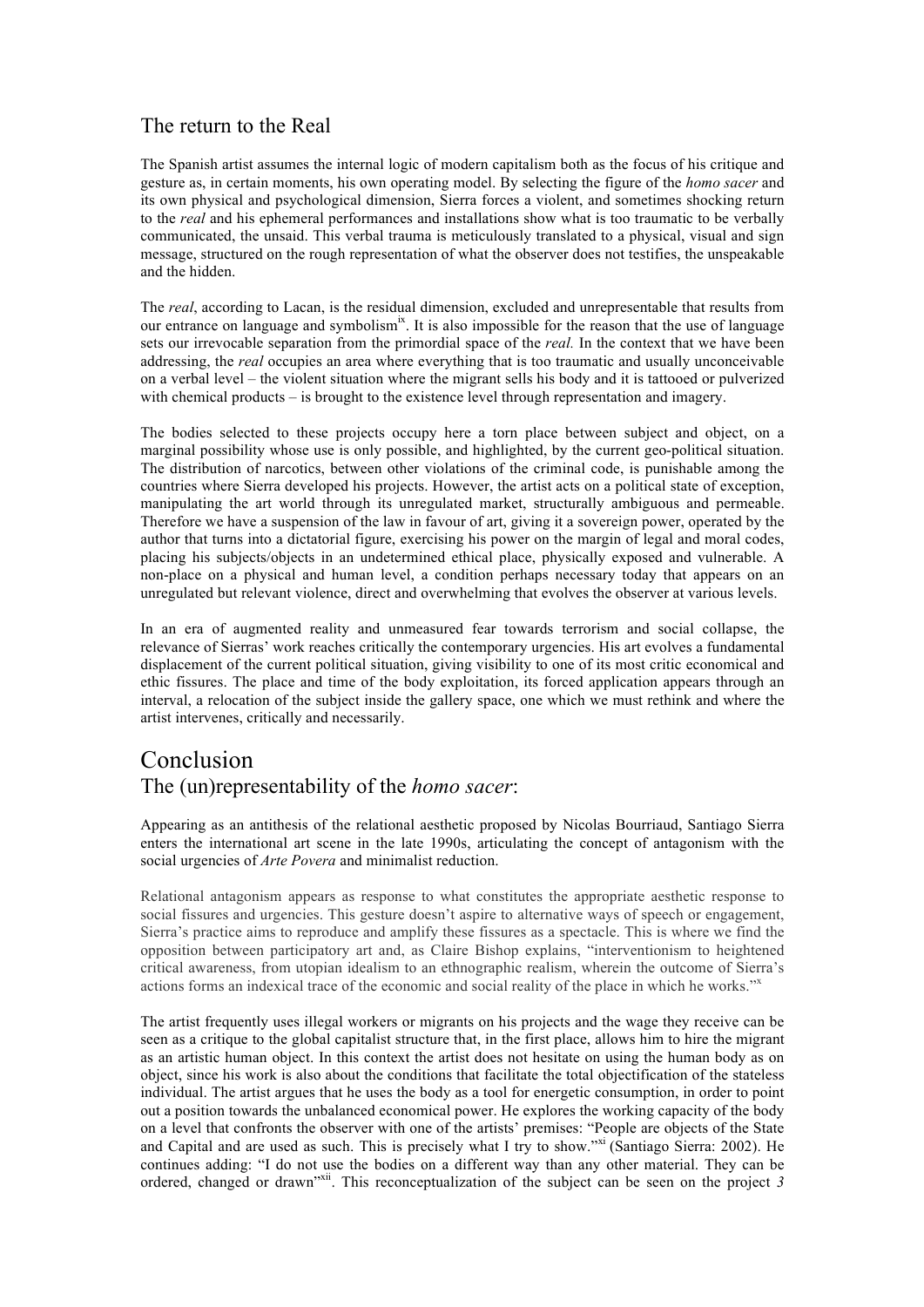*Cubes of 100cm On Each Side Moved 700cm* (Santiago Sierra: 2002), where six albanian refugees, legally unable to work in Sankt Gallen, Switzerland, were paid to move cement cubes inside a gallery. Illustrating how easily can the body be exploited, Sierra paid only a small amount for the exhausting work. These men did not work in favour of an aesthetic purpose, they were simply instructed to move blocks inside the exhibition space. This collision between visibility and futility shows how the individuals' body was marked by their alterity and lack of social value.

The concept of antagonism characterizes Sierras's work, from the visibility given to those who do not have political representation, based on a physical enlargement of their absence, through the illegal work. The refugee or migrant assumes here a dichotomic position outside the art sphere, by the demarcation of their alterity, and inside the art market by the use of cheap and illegal labour. The physical commitment established within Sierras' projects with the body of the rightless worker creates something that Alan Badiou called the "production of evil"<sup>xiii</sup>, arguing that every time that someone is obliged to occupy the place of the excluded is generated a huge potential for the production of evil.

Coming from the sovereign power and the figure of the *homo sacer*, Santiago Sierra becomes simultaneously the author of the crime and the accident. He assumes the sovereign role since towards the hired individuals he represents the role of the explorer, at the same time that his projects use a possibility that only a fractured socio-economical sphere could create. The author decrees paradoxically the state of exception since he incorporates the law and overcomes legal and moral codes, producing on theoretical level the literal appearance of the *homo sacer*, by the exploitation of the migrant both as subject and artistic object. Other conceptual and ideological tensions are here possible to refer, since the artist sells photographs and documentation of his ephemeral performances and installations. With the use of this medium the artist objectifies the excluded individual that becomes sufficiently visible, on an artistic level, to be consumed. What results from this exposure is that the author defies the binary logic of value and non-value, exposing the most profound fissures created by the advanced capitalism, those who exclude the individuals from social and ethical protection.

#### Bio:

Pedro Massena has a Bachelor Degree in Painting from Faculdade de Belas Artes da Universidade de Lisboa. He has also studied Architecture and Art Education. He is currently a PhD candidate at the mentioned university in the Fine Arts Doctoral programme and a Researcher at Centro de Investigação em Belas Artes. Currently investigating the artistic practice within political commitment, migration phenomena and the and ethical and aesthetical problematization associated with them, in terms of representation and visibility. He is also working as a teacher and a visual artist in Lisbon, Portugal.

### References:

 

<sup>i</sup> Tomic, Milena. 2009. *Reframing the Invisible: On the Uses of 'Bare Life' in Art*. Canadian Journal of Cultural Studies: TOPIA

ii Agamben, Giorgio. 1998. *Homo Sacer: Sovereign Power and Bare Life*. Translated by Daniel Heller-Roazen. California: Stanford University Press

iii Agamben, Giorgio. 1998. *Homo Sacer: Sovereign Power and Bare Life*. Translated by Daniel Heller-Roazen. California: Stanford University Press<br><sup>iv</sup> Agamben, Giorgio. 1998. *Homo Sacer: Sovereign Power and Bare Life*. Translated by Daniel Heller-Roazen.

California: Stanford University Press

v

<sup>&</sup>lt;sup>v</sup> Groys, Boris. 2008. *Art Power*. Cambridge: MIT Press<br><sup>vi</sup> Agamben, Giorgio. 1998. *Homo Sacer: Sovereign Power and Bare Life*. Translated by Daniel Heller-Roazen. California: Stanford University Press

vii Lazzarato, Maurizio. 2014. *Signs and Machines. Capitalism and the Production of Subjectivity.* Translated by Joshua David Jordan. Los Angeles: Semiotext(e)

viii Lazzarato, Maurizio. 2014. *Signs and Machines. Capitalism and the Production of Subjectivity.* Translated by Joshua David Jordan. Los Angeles: Semiotext(e)

ix Lacan, Jacques. 1978. *The Four Fundamental Concepts of Pshychoanalysis Book XI*. Translated by Alan Sheridan. France: Éditions du Seuil